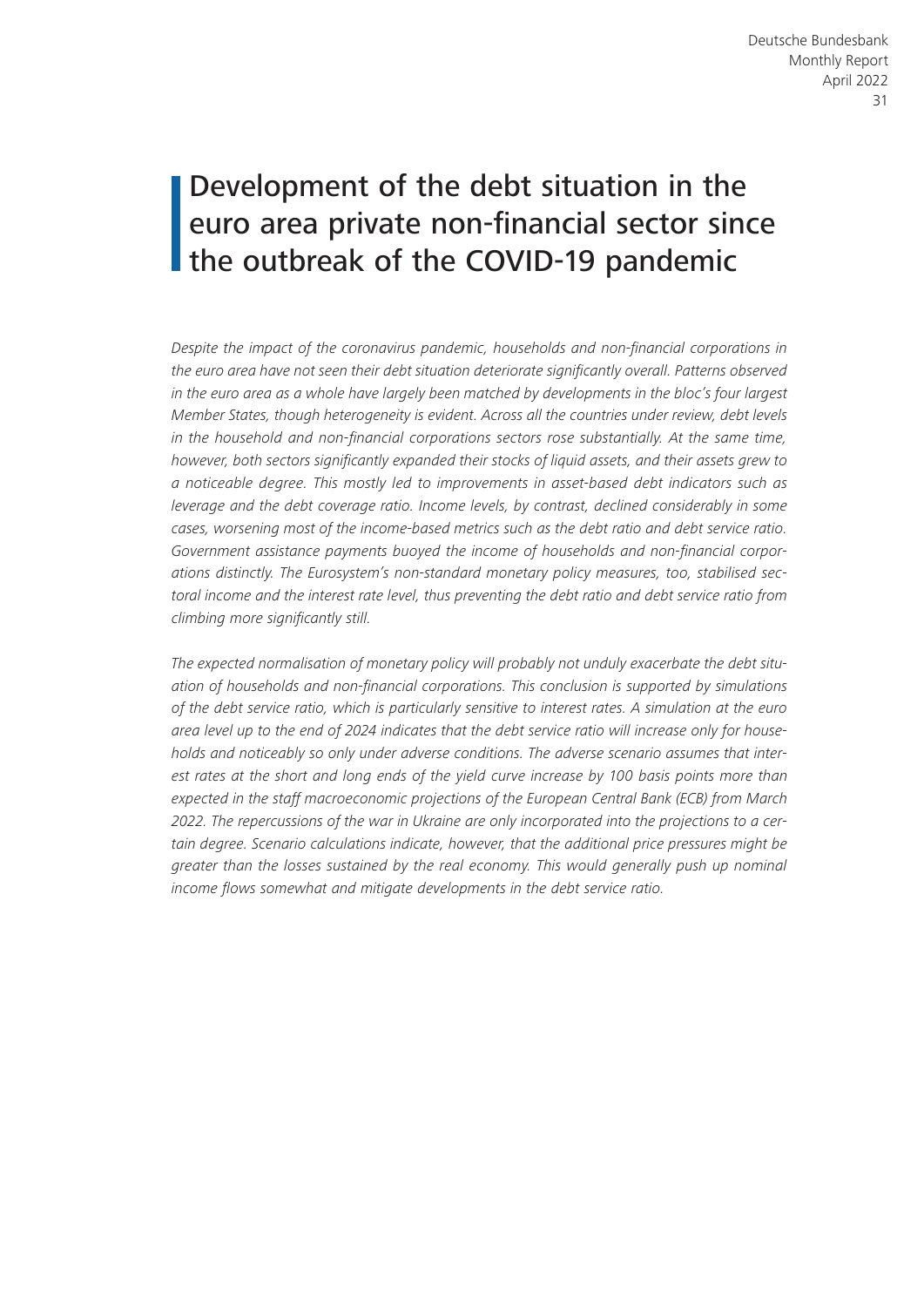### **I**Introduction

*Private nonfinancial sector debt increased rapidly in the euro area as the coronavirus pandemic unfolded*

In the euro area, private non-financial sector debt as a proportion of nominal gross domestic product (GDP) rose rapidly at the onset of the coronavirus pandemic (see the chart below).1 Non-financial corporations in particular increased their borrowing significantly in an effort to offset lost sales and build up liquidity buffers. At the same time, the pandemicrelated restrictions and changes in behaviour sharply diminished national income. As the economy recovered in the second half of 2020, debt in the euro area and its four largest Member States – Germany, France, Italy and Spain – started to recede again relative to GDP, but was still above pre-pandemic levels as late as the autumn of 2021.

*Strong increase in debt is of relevance for economic policy* An increase in debt of this magnitude is of relevance for economic policy as it can have a variety of possible knock-on effects. For instance, in the past, multiple debt metrics proved to be effective early warning indicators of banking and financial crises.<sup>2</sup> In addition, periods of sharply rising debt are usually followed by phases of deleveraging, which are often associated with weak economic growth.3 Furthermore, according to recent research findings, monetary policy might have a greater impact as



# Debt in the private non-financial sector

a result of the financial restrictions imposed by high levels of debt.<sup>4</sup>

> *Analysis of how the debt situation in the euro area private non-financial sector has evolved since the outbreak of the COVID-19 pandemic …*

This article offers a detailed analysis of how the debt situation in the private non-financial sector in the euro area has evolved since the outbreak of the coronavirus pandemic. By drawing on a range of indicators, it is possible to perform a broad and nuanced assessment of the debt situation. The article furthermore examines how the debt service ratio – an indicator that is particularly sensitive to interest rates – might respond over the course of the expected normalisation of monetary policy. Finally, some conclusions for economic policy are drawn from these developments. There are three key findings:

- despite the impact of the coronavirus pandemic, the debt situation of households and non-financial corporations in the euro area has not deteriorated significantly;
- the forthcoming normalisation of interest rates should not unduly increase the debt service ratios of households and nonfinancial corporations;
- it is unlikely that the private non-financial sector will significantly cut back its spending on account of the current debt situation in response to a normalisation of monetary policy.

Sources: ECB and Bundesbank calculations. **1** Outbreak of the COVID-19 pandemic. Deutsche Bundesbank

<sup>1</sup> An international perspective is presented in Gaspar et al. (2021) and Kose et al. (2021). Debt developments in the United States are discussed in Faria e Castro (2021). Boone et al. (2022) put developments during the coronavirus pandemic into a long-term context.

<sup>2</sup> See Drehmann and Juselius (2014) and Aldasoro et al. (2018).

<sup>3</sup> See Eggertsson and Krugman (2012), Jordà et al. (2013), Mian et al. (2017) and Mian et al. (2021).

<sup>4</sup> See Cloyne et al. (2020), Deutsche Bundesbank (2021a) and Harding and Klein (2021).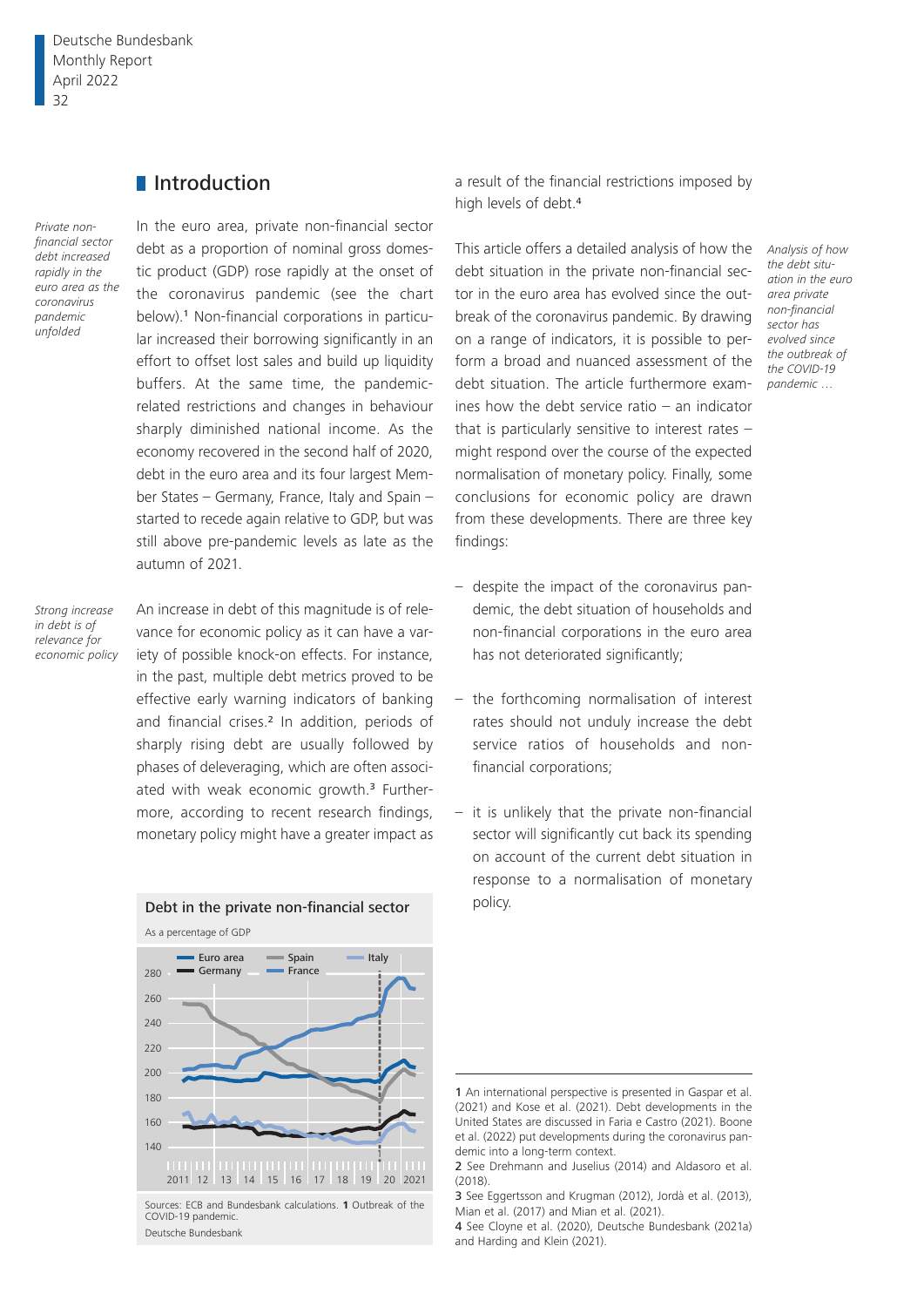# How the debt situation has evolved since the outbreak of the COVID-19 pandemic

*… using a range of debt indicators …*

A range of variables can be used to assess the debt situation of the private non-financial sector. These include income-based measures, such as the ratio of debt to GDP, on the one hand, and indicators based on balance sheet metrics, on the other. To obtain as robust an assessment of the debt situation as possible, the present article analyses a range of indicators, examining households and non-financial corporations not just in the euro area as a whole, but also in its four largest Member States (Germany, France, Italy and Spain).

*… based on financial accounts and national accounts data* Non-financial corporate debt is the sum of consolidated loans, debt securities, pension provisions and trade credit.<sup>5</sup> For households, debt is comprised only of loans. The following metrics are based on data from the financial accounts and the national accounts.<sup>6</sup> They thus represent macroeconomic aggregates for the two separately analysed sectors of households and non-financial corporations. Specifically, the following indicators are analysed:

- Debt ratio: The debt ratio expresses debt in relation to sectoral disposable income. Using disposable income rather than GDP provides a more precise estimate of the sectoral income flows available to service the debt. A higher debt ratio means that debt has increased relative to current income, reducing the sustainability of the debt over the medium term.
- Leverage: This measures debt capital as a proportion of total assets.7 Higher leverage means that the debt is covered to a lesser extent by assets. This increases the risk that the proceeds raised by liquidating the assets might not suffice to amortise the debt, reducing the sustainability of the debt over the long term.
- Debt service ratio: The debt service ratio represents the share of disposable income used for interest payments and amortisations.<sup>8</sup> A higher debt service ratio indicates a lesser ability to settle due payment obligations out of current income. This increases the risk of short-term payment defaults.
- Debt coverage ratio: This measures debt in proportion to liquid assets in the form of currency and deposits. A higher debt coverage ratio indicates a lesser ability to settle due payment obligations by reducing liquidity reserves. Here too, there is a greater risk of short-term payment defaults.

The chart on p. 34 shows the development of these indicators between end-2019 and the close of the third quarter of 2021 for nonfinancial corporations as well as the contributions made by each determinant. The period thus covers the last pre-pandemic data vintage all the way up to the current figures. The lower part of the chart plots the evolution of the debt indicators over time. For all the metrics, a higher level is indicative of a worse debt situation.

*Change in the debt situation of non-financial corporations*

<sup>5</sup> Consolidated loans are total loans adjusted for intrasectoral lending. The bulk of the latter is probably attributable to intragroup transactions. As a result, using unconsolidated data would overstate the debt level.

<sup>6</sup> The statistical basis for these sets of accounts is the European System of Accounts (ESA) 2010.

<sup>7</sup> Debt capital corresponds to total non-equity liabilities for non-financial corporations and total liabilities for households, meaning that it is defined more broadly than debt. For non-financial corporations, total assets are approximated by total liabilities. For households, ECB estimations are used for total household assets. The ECB calculates quarterly data based on annual national data. Values for 2021 have been extrapolated. See European Central Bank (2022) for details on the interpolation and extrapolation of quarterly data.

<sup>8</sup> The debt service ratios presented in this article were calculated independently using the methodology of the Bank for International Settlements (BIS). According to this approach, debt consists solely of loans and debt securities. Furthermore, non-financial corporations' disposable income according to the national accounts is augmented by the dividends paid. The economic logic behind this is that shareholders have no firm entitlement to dividends, so enterprises are able to reduce dividend payments and use the funds thus released to service debt. See Bank for International Settlements (2017).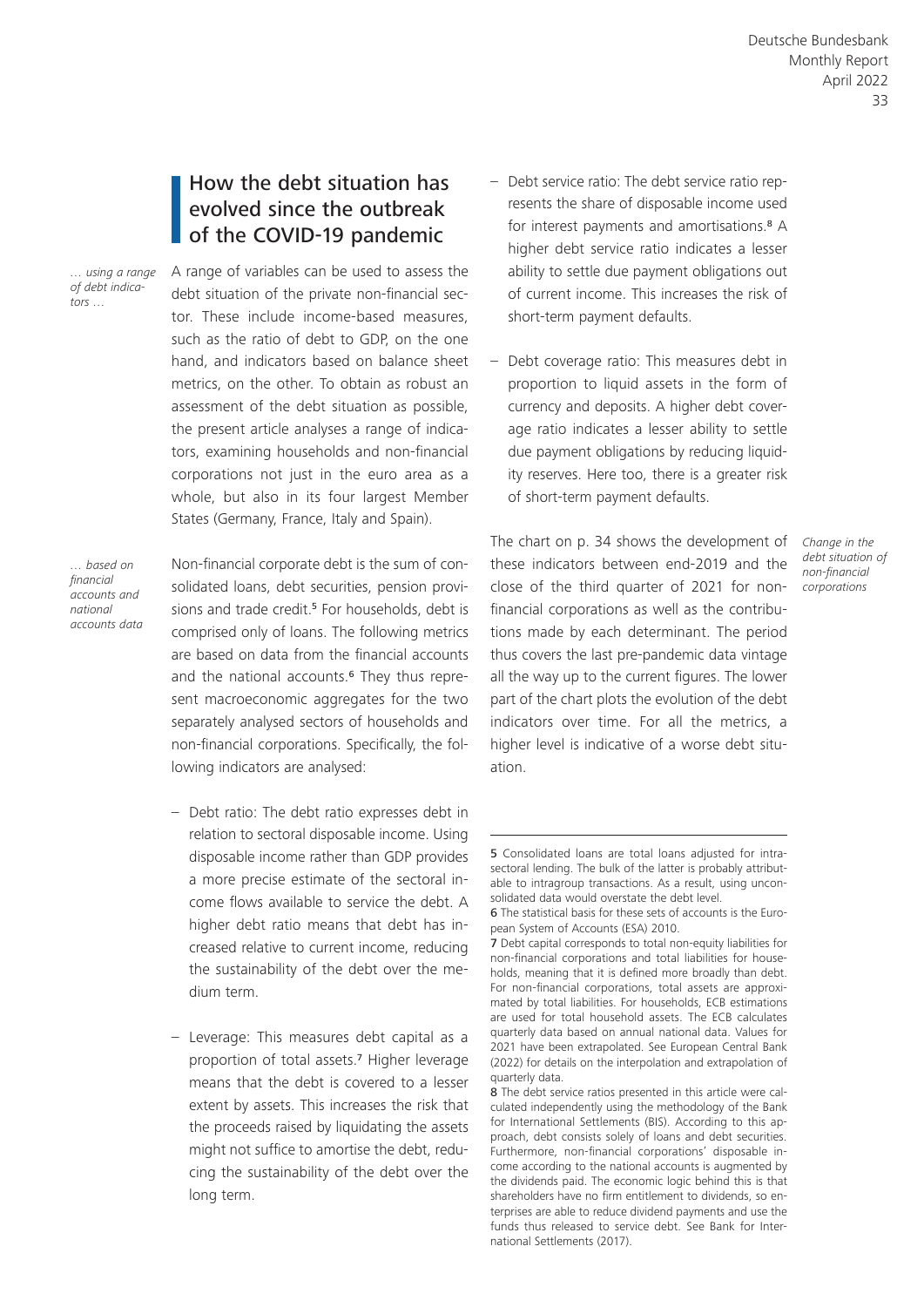

Deutsche Bundesbank

*Debt ratio increases noticeably only in Spain …*

Non-financial corporations significantly increased their borrowing at the onset of the COVID-19 pandemic in particular, not only to offset a distinct drop in sales, but also to build up buffers for potential liquidity bottlenecks. Despite this build-up of debt, it was only in Spain that the debt ratio rose noticeably over the entire period, though this was driven mainly by the sharp decline in income. Furthermore, this increase began from a low level by historical standards following a lengthy period of deleveraging in the wake of the European debt crisis.9 In the euro area as a whole as well as in Germany and Italy, the debt ratio actually decreased thanks to the comparatively positive

growth in income. The debt service ratio, by contrast, rose in each of the four largest countries and in the euro area as a whole.10 Developments in Spain were especially pronounced in this case, too. Here again, though, the increase started from a comparatively low level. The monetary policy measures taken in re-

<sup>9</sup> The deleveraging process in Italy and Spain is discussed in Deutsche Bundesbank (2017).

<sup>10</sup> Income made smaller contributions to changes in the debt service ratio because of the significant reduction in dividend distributions. The income used to calculate the debt ratio was stabilised as a result. Since dividend distributions are added when calculating income used to determine the debt service ratio according to the BIS methodology (see footnote 8 on p. 33), this was not a source of relief.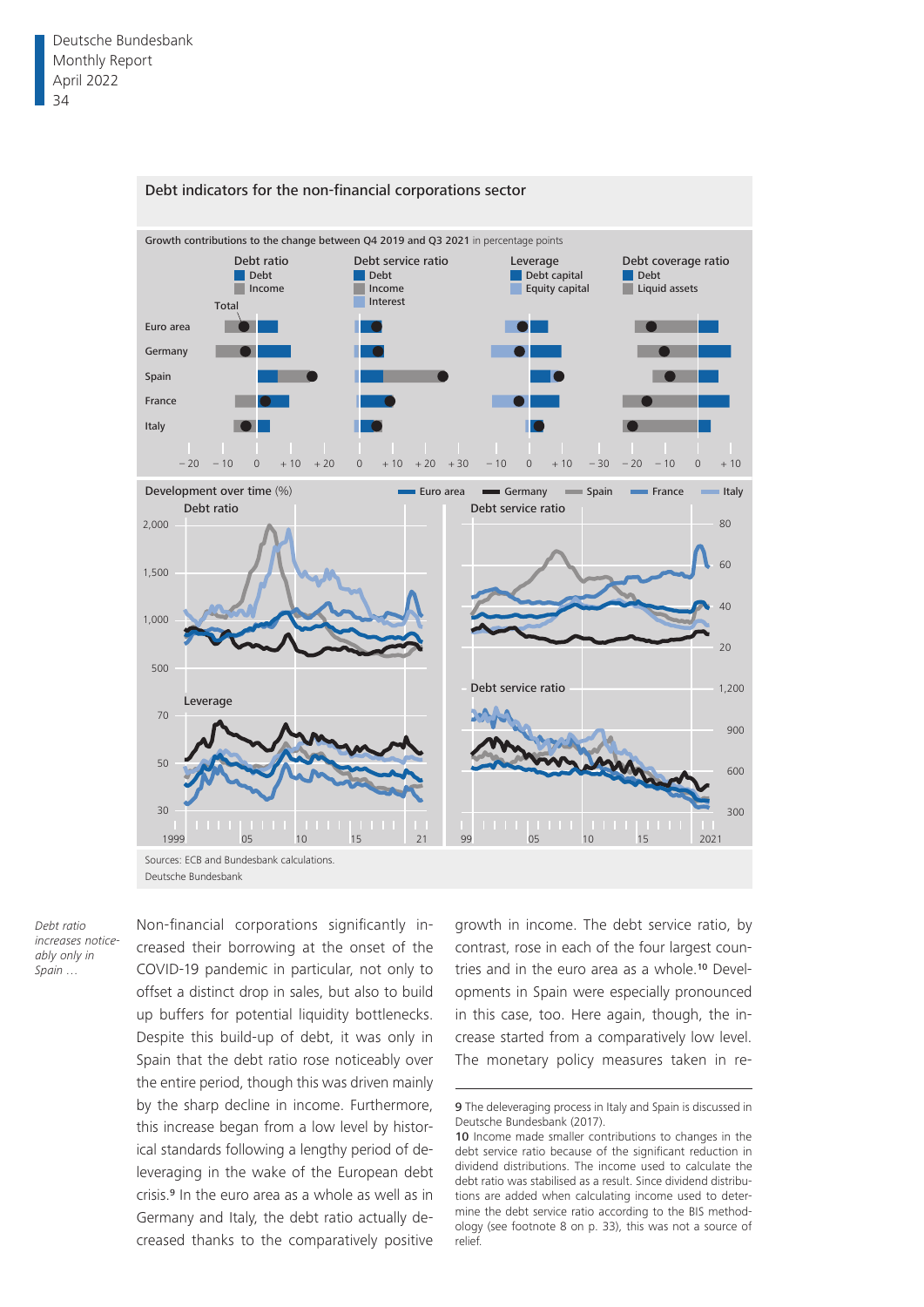

#### Sources: ECB and Bundesbank calculations. **\*** Leverage calculated using estimates of total household assets as reported by the ECB. Quarterly data derived from annual national data. Values extrapolated for 2021. Deutsche Bundesbank

sponse to the coronavirus pandemic contributed to a further decline in the interest rate level, which reduced debt service ratios in all countries.

*… and the same holds true for leverage*

Non-financial corporations considerably expanded their stocks of liquid assets at the onset of the coronavirus pandemic in particular, which pushed down the debt coverage ratio across all countries. This effect was most pronounced in France and Italy. Leverage, by contrast, moved in different directions in different countries. It rose slightly in Italy and climbed significantly in Spain. The developments in both countries resulted above all from the build-up of debt capital. An additional factor in Spain was that the losses in the market value of equity sustained at the onset of the coronavirus pandemic were not fully recouped. Germany, France and the euro area as a whole, by contrast, saw declines in leverage, with the issuance of equity and growth in the market value of equity more than making up for the increase in debt capital.

The numbers discussed above for the nonfinancial corporations sector as a whole may mask possible heterogeneity across individual firms. A more nuanced assessment, however, is possible by drawing on granular microdata,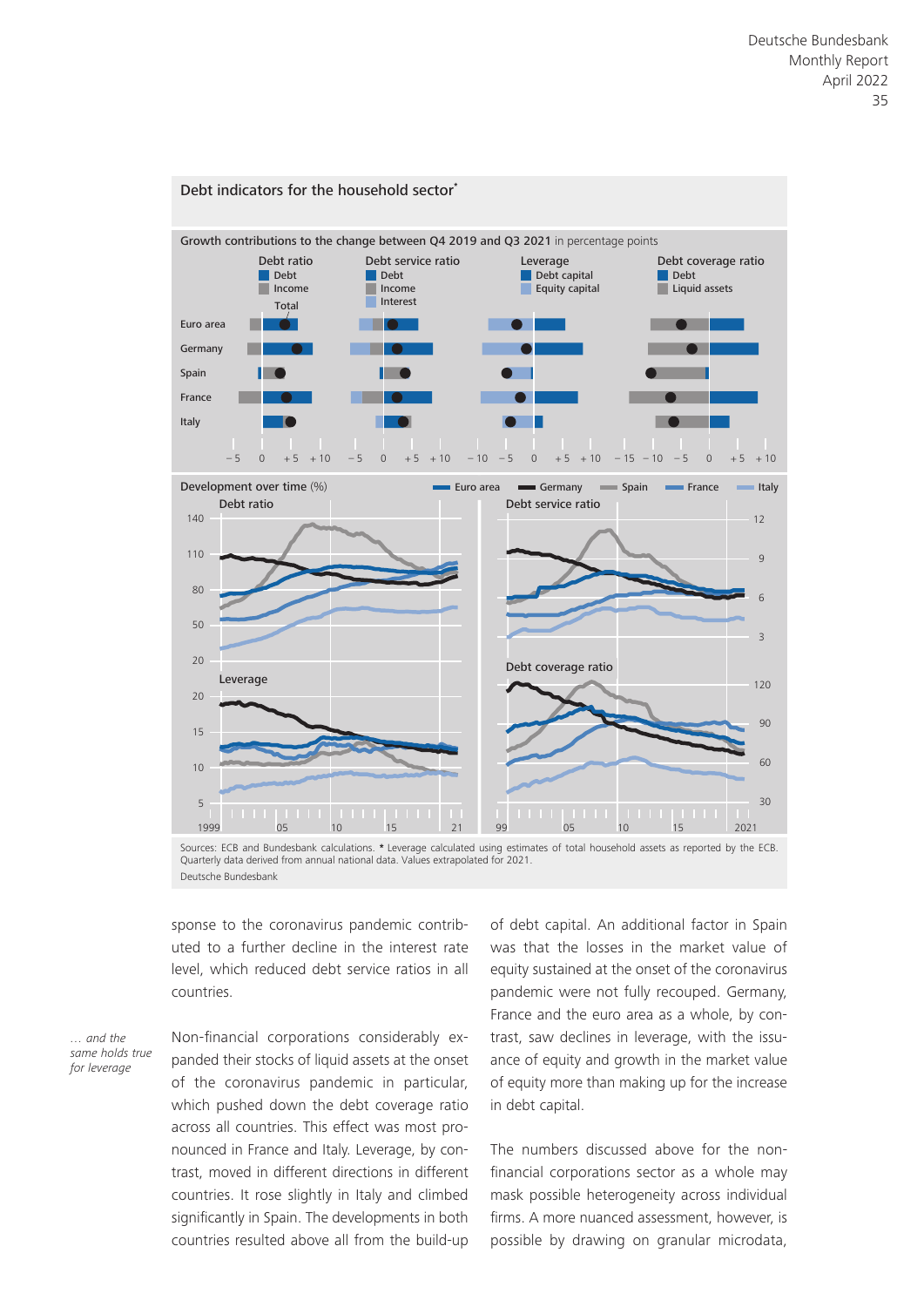## The development of the debt situation since the outbreak of the coronavirus pandemic: a sectoral perspective based on the AnaCredit dataset for the euro area

The economic repercussions of the coronavirus pandemic differ greatly across various categories of enterprise. Consequently, for a differentiated assessment of the debt situation, granular data are required. The analytical credit datasets for the euro area (AnaCredit) provide data on debt in the form of bank loans at the individual borrower level.<sup>1</sup> In addition, information on sectoral affiliation is available for each borrower. This enables an analysis of the debt situation broken down by sectors which are particularly affected by the coronavirus pandemic or not.<sup>2</sup>

To calculate debt indicators, bank loan liabilities have to be expressed as a ratio. The AnaCredit dataset, expanded to include enterprise-specific information, provides two balance sheet metrics in this regard. If an enterprise's outstanding bank loans are expressed relative to its total assets, this results in enterprise-specific bank loan-based leverage (for the sake of simplicity, hereinafter referred to as leverage). Annual turnover is an income flow which, when expressed in relation to bank loans, results in an enterprise-specific bank loan-based debt ratio (for the sake of simplicity, hereinafter referred to as the debt ratio).

The analysis below subdivides the entire sector of non-financial corporations in the euro area into two groups. The first group comprises non-financial corporations from sectors that were hit particularly hard by the coronavirus pandemic. These include enterprises whose business activity was substantially hampered by government restrictions and changes in consumer behaviour, in particular services with direct customer contact, such as hospitality or travel.<sup>3</sup> The second group comprises the other enterprises.

Both debt indicators are initially calculated at the individual enterprise level, based on which an adjusted mean value is computed.4 The balance sheet metrics are either flows over a calendar year (annual turnover) or values as at the end of the year (total assets). Correspondingly, the debt indicators are each observed at year-end. The value as at the end of 2019 thus shows the situation prior to the outbreak of the coronavirus pandemic. The change between the end of 2019 and 2020 provides information about the impact of the first phase of the coronavirus pandemic. The change between 2020 and 2021 indicates

3 Specifically, this group is made up of the following sectors according to NACE Rev. 2 codes: 47: "retail trade, except of motor vehicles and motorcycles", 51: "air transport", 55: "accommodation", 56: "food and beverage service activities", 79: "travel agency, tour operator reservation service and related activities", 90: "creative, arts and entertainment activities", 93: "sports activities and amusement and recreation activities", 96: "other personal service activities".

4 Owing to flawed balance sheet data, this results in economically implausible values for both indicators in some cases. To adjust for these outliers, the analysis is limited to values between 1% and 100%. This roughly corresponds to one-tenth or ten times the value for the aggregate corporate sector.

<sup>1</sup> For a detailed classification of the German AnaCredit dataset, see Kolb et al. (2021).

<sup>2</sup> The analysis is subject to certain constraints. One is that the AnaCredit dataset, containing loans granted by banks from the euro area, covers only part of aggregate debt. This means that changes in the debt situation caused by shifts within the debt instruments cannot be identified. Nor does the AnaCredit dataset record enterprises whose total loans, as reported by the lender, come to less than €25,000. Another constraint is that enterprises which do not maintain credit relationships with banks within the euro area are disregarded in the dataset. Moreover, discernible statistical challenges still exist in terms of the balance sheet metrics available for calculating debt indicators.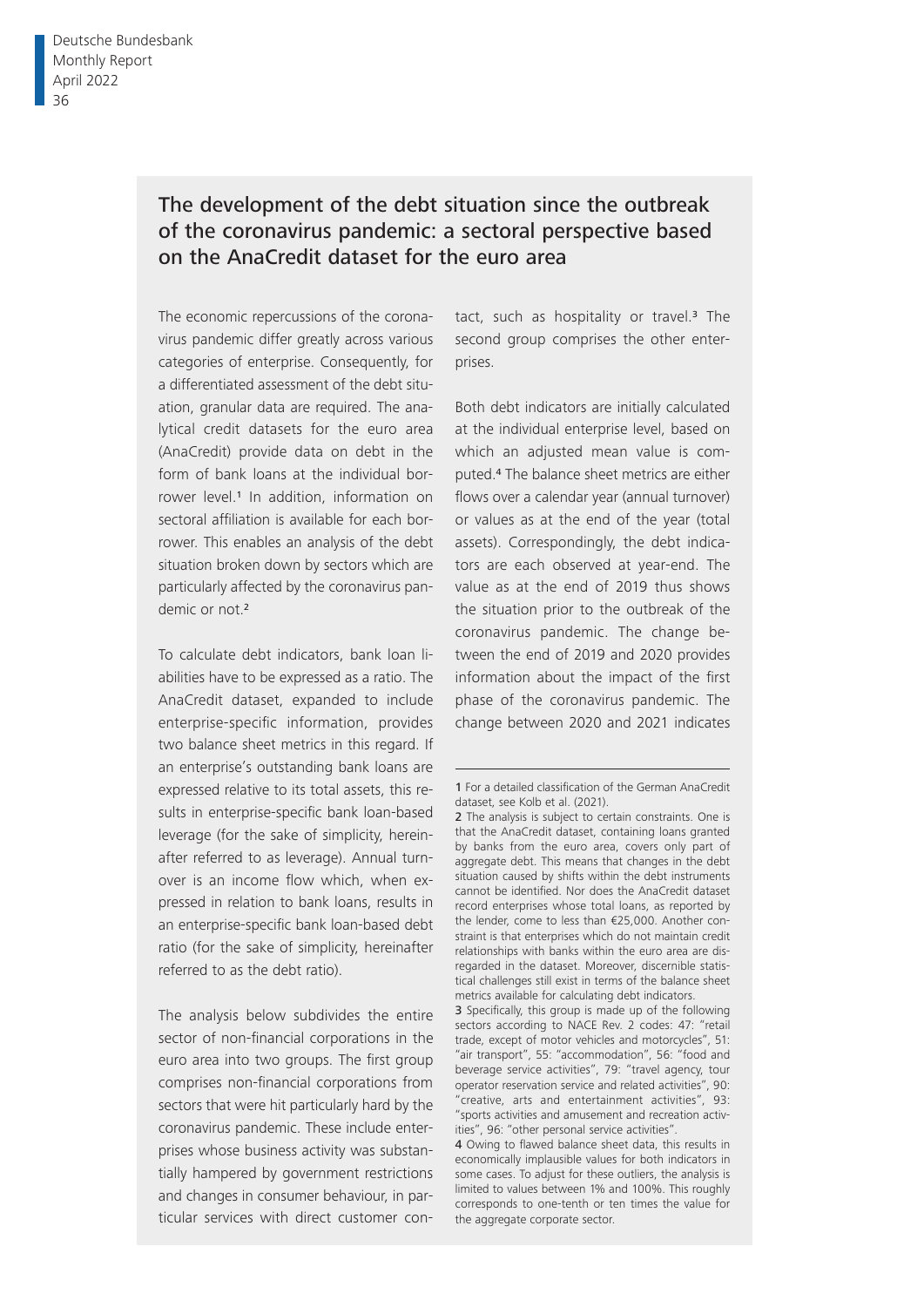whether the trends from the previous year intensified once again or whether the situation was already able to ease somewhat. The adjacent chart shows the results of the evaluation.

Both debt indicators rose over the entire period at a discernibly steeper pace in the particularly affected sectors.<sup>5</sup> The difference between these sectors and the other enterprises is more noticeable in terms of the debt ratio, with, above all, the turnover of particularly affected enterprises falling relatively sharply on account of the pandemicrelated restrictions and changes in behaviour. Across all enterprises, both debt indicators increased especially in the first year of the pandemic. In 2021, leverage among the particularly affected enterprises decreased perceptibly once more. Within the group of particularly affected sectors, hospitality and travel saw the most significant deterioration in their debt situation.

#### Change in debt indicators of nonfinancial corporations in the euro area depending on the extent to which they were affected by the coronavirus pandemic



Sources: ECB and Bundesbank calculations. **1** Ratio of bank loan liabilities to total assets. **2** Sectors with NACE Rev. 2 codes 47, 51, 55, 56, 79, 90, 93 and 96. **3** Ratio of bank loan liabil-ities to annual turnover. Deutsche Bundesbank

<sup>5</sup> By contrast, leverage declined among non-financial corporations on aggregate. One notable reason for this is probably that the equity capital used in the aggregate figures is based on market values while the AnaCredit data are based on (lower) carrying amounts.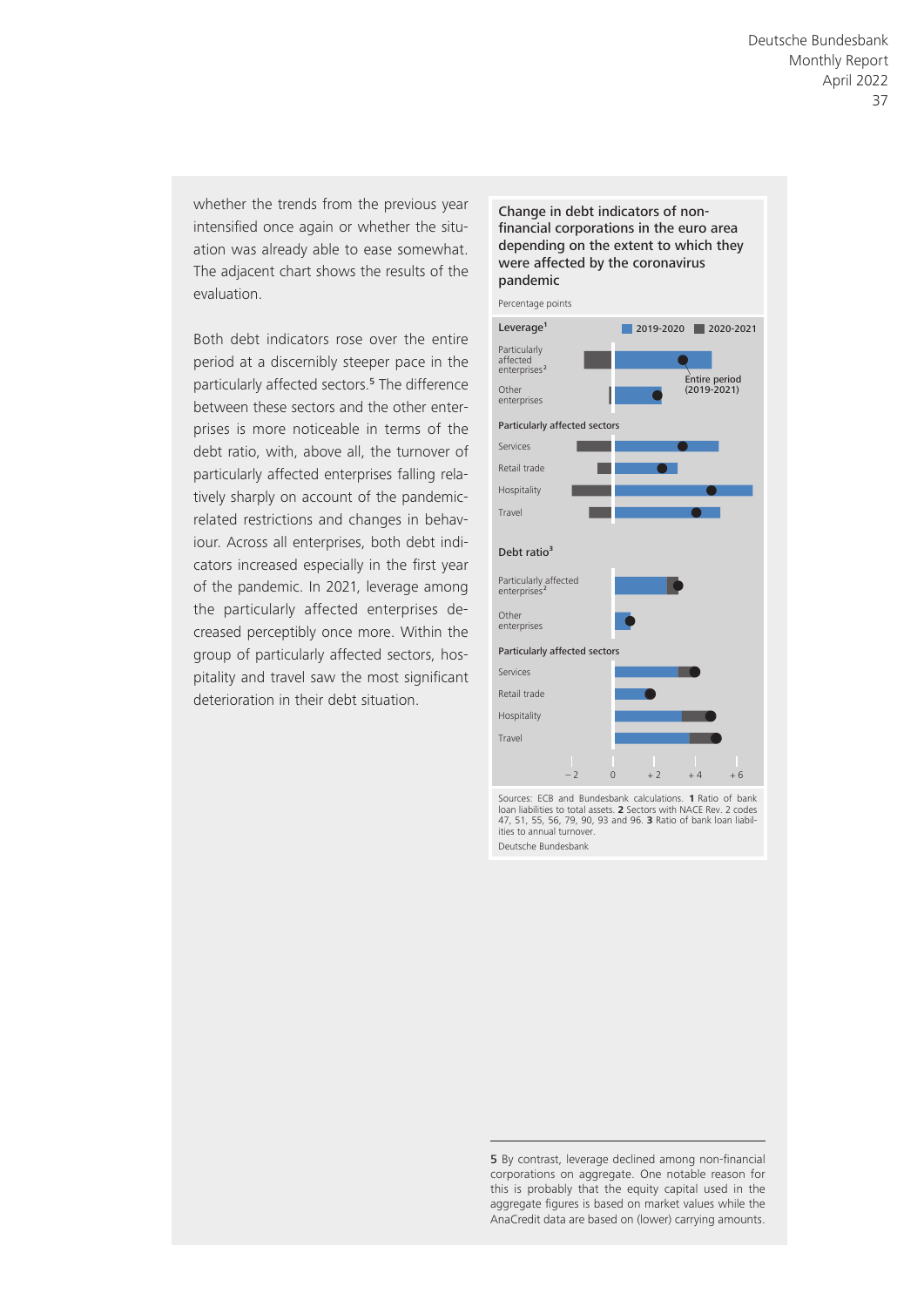

Growth contributions to the change in

Sources: ECB and Bundesbank calculations. Deutsche Bundesbank

*Microdata analysis reveals that debt indicators rose primarily in sectors hit particularly hard by the COVID-19 pandemic*

such as the analytical credit datasets for the euro area (AnaCredit), which are a source of timely information on firm-level bank loans to the corporate sector. An analysis of AnaCredit data shows that both the debt ratio and leverage increased primarily in sectors that were hit particularly hard by the coronavirus pandemic (see the box on pp. 40 f. for further details).

*Household debt ratio and debt service ratio up …*

Households saw their debt ratios and debt service ratios increase across all countries (see the chart on p. 35). In Germany, France and the euro area as a whole, this was attributable solely to the increase in debt, with households borrowing to purchase residential real estate in

particular. Higher income levels, however, reduced these two debt indicators when viewed in isolation. By contrast, it was the decline in income that explained almost all of this rise in Spain, and just over one-third of it in Italy. With the exception of Spain, the further decline in interest rates during the period under review noticeably eased the debt service burden.

In the household sector, too, the strong buildup of liquid assets lowered the debt coverage ratios in all the countries under review. This was notably because the coronavirus pandemic reduced the opportunities for consumption. Income trends were relatively robust, which meant that households built up excess savings, primarily in the form of deposits.<sup>11</sup> Leverage declined as well across all the countries observed here, partly as a result of the acquisition of financial and non-financial assets and partly due to valuation gains on assets. Residential real estate markets in particular were robust, with prices continuing to rise.<sup>12</sup> Households in Spain registered the steepest decline in the debt coverage ratio and leverage. Their liquid assets and assets grew substantially, while their borrowing and debt capital actually declined slightly at the same time.

Government assistance payments distinctly buoyed the disposable income of households and non-financial corporations (see the adjacent chart), thus preventing the private nonfinancial sector's debt and debt service ratios from climbing more significantly still. Conversely, this government assistance drove up public debt as well, however.<sup>13</sup> In Germany and France in particular, mounting government subsidies stabilised non-financial corporations' sales, which were experiencing a downturn. In

*… but debt coverage ratio and leverage down*

*Government assistance payments distinctly buoyed disposable income of non-financial corporations …*

<sup>11</sup> For the euro area, see European Central Bank (2020b, 2021b). For Germany, see Deutsche Bundesbank (2021b). 12 For the euro area, see European Central Bank (2021c). For Germany, see Deutsche Bundesbank (2020, 2022a). Developments in real estate markets during the coronavirus pandemic diverged noticeably from earlier crisis episodes. See Igan et al. (2022).

<sup>13</sup> For the euro area, see European Central Bank (2020a, 2021a).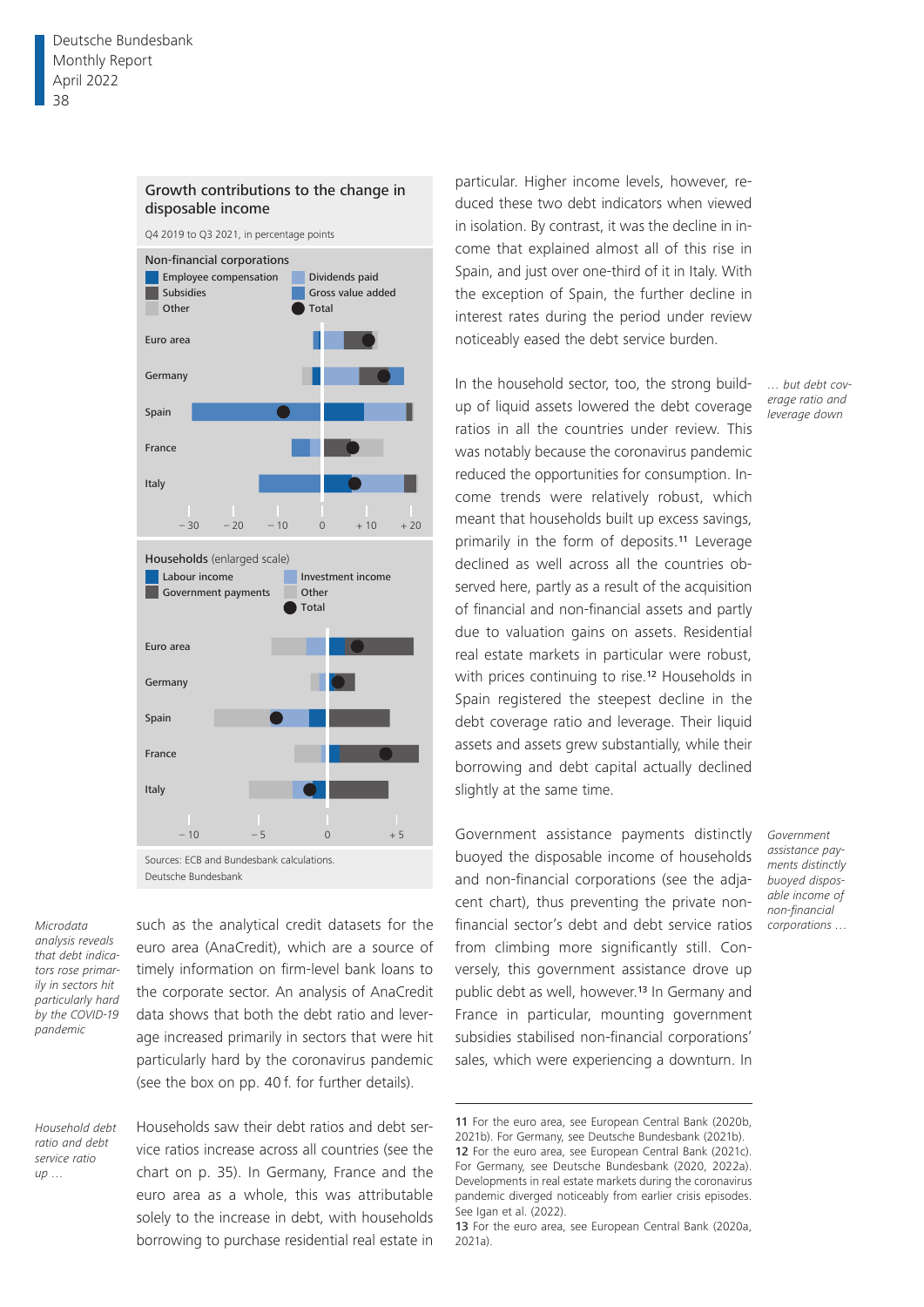Italy and Spain, these direct assistance payments were much smaller in size, and nonfinancial corporations in these two countries shored up their income instead by reducing spending on employee compensation in particular. In all the countries with the exception of France, non-financial corporations furthermore increased their disposable income by cutting back on their dividend payouts.

*… and of households* In turn, these lower dividend payouts translated into lower investment income for households. In Italy and Spain, furthermore, reductions in wage expenditure among non-financial corporations spilled over to households in the form of declining labour income. Government transfer payments to households, meanwhile, increased significantly in all the countries under review, making large positive contributions to income growth. In the euro area as a whole and particularly in France, these transfer payments were so extensive that disposable income even rose substantially as a result. In Germany, they stabilised disposable income, if nothing else, while in Italy and Spain, they at least prevented an even greater slump in disposable income.

*Composite indicator to assess the debt situation …*

Given the sometimes contradictory signals sent out by the individual indicators, there is the question of how developments in the debt situation should be assessed as a whole. To allow for a comparison of the information provided by each metric, they must first be standardised by transforming them into what are known as z-scores.14 The information is condensed by computing the unweighted means of the four individual indicators for both sectors. As above, a higher value indicates a worse debt situation. The chart above illustrates how this composite indicator has evolved.

*… only points to a noticeable deterioration among nonfinancial corporations in Spain*

This composite indicator revealed that, since the outbreak of the COVID-19 pandemic, only non-financial corporations in Spain saw their debt situation worsen noticeably, though this deterioration did admittedly begin from a favourable level by historical standards. In France



#### Composite debt situation indicator**\***

and Italy, the composite indicator registered a minimal increase over the entire period. Nonfinancial corporations in Germany and the euro area as a whole even saw their debt situation ease somewhat over the entire period, after having tightened briefly. Households likewise found that their debt situation generally improved irrespective of the coronavirus pandemic, though there was one exception – only in Germany did the composite indicator rise slightly. Viewed on aggregate, the debt situation of the private non-financial sector deteriorated by significantly less than suggested by the debt-to-GDP ratio, which is often the only measure used to assess the debt situation. In addition, the increase in debt relative to GDP is, for the most part, not unusually strong by historical standards (see the box on pp. 40 f.).

Sources: ECB and Bundesbank calculations. **\*** Mean of the z-scores of the debt ratio, leverage, debt service ratio and debt coverage ratio. An increase indicates that the debt situation has deteriorated, a decrease indicates that it has improved. **1** Outbreak of the COVID-19 pandemic. Deutsche Bundesbank

<sup>14</sup> Here, the mean of the entire observation period is deducted from each individual value in the time series and the result is divided by the standard deviation.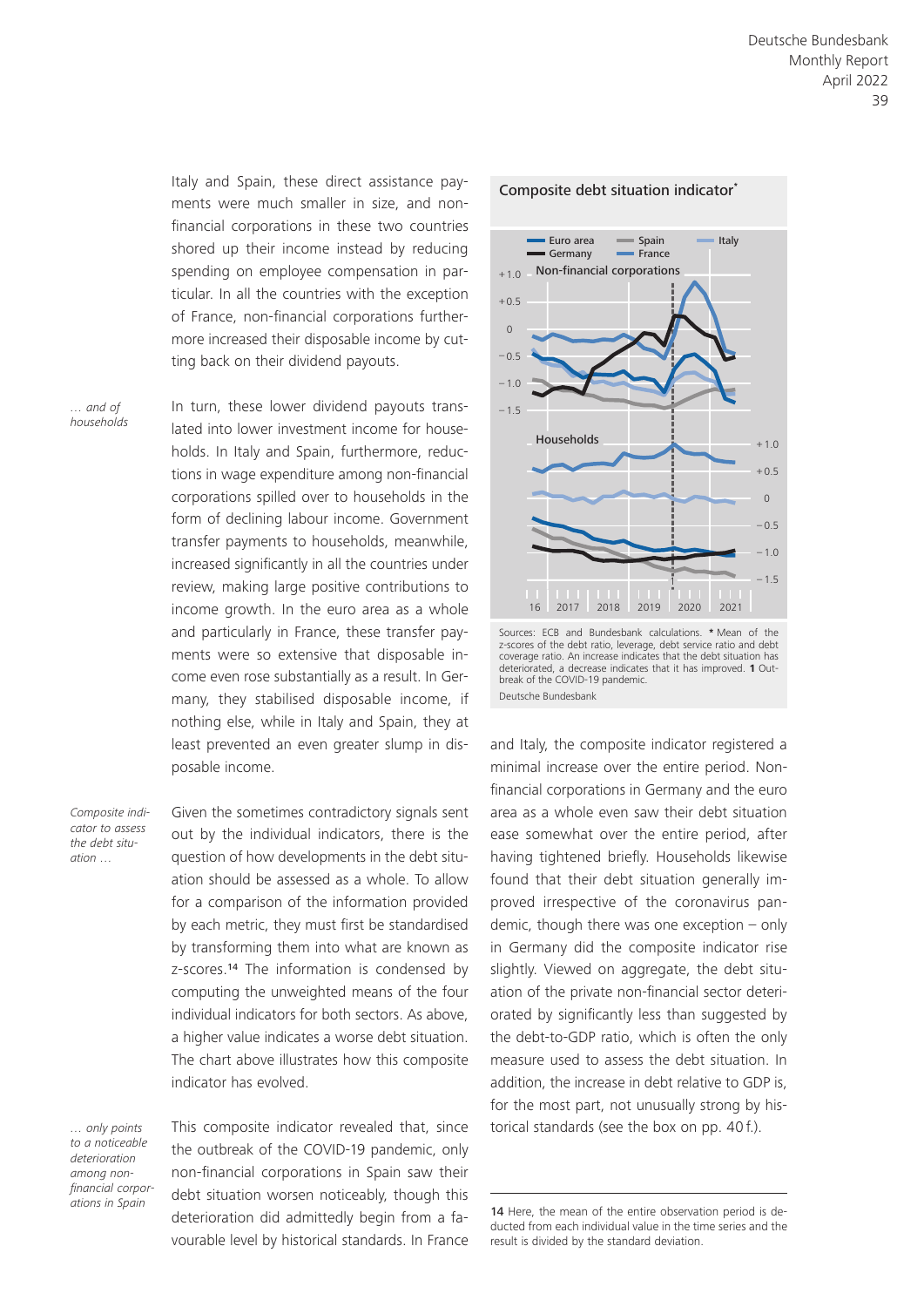## The development of debt since the outbreak of the coronavirus pandemic in historical perspective

How should the rise in debt ratios since the outbreak of the coronavirus pandemic be viewed in historical perspective? To answer this question, stylised facts on previous debt phases are first derived using long time series.1 The evaluation is based on debt data from the Bank for International Settlements (BIS).2 To ensure as long- term a perspective as possible, the analysis makes use of data for the private non-financial sector as a whole. For reasons of data availability, debt in this context corresponds to the sum of households' loans and non-financial corporations' loans and debt securities. Nominal gross domestic product (GDP) is used as the income flow for calculating the debt ratio. The analysis focuses on industrial countries as, first, longer time series are available for these countries and, second, this produces a more homogeneous sample from which more representative conclusions for the euro area can be drawn. In total, for the 24 countries and territories included in the study, there are data covering an average time period of more than 55 years.3 To allow for comparison with current developments, the analysis is limited to data up to the end of 2019.

A "debt phase" refers to a period in which the debt ratio rises on the previous year continually over three consecutive years and increases by a total of at least 10%.<sup>4</sup> Across all of the 24 countries and territories and their combined 1,320 years of data, a total of 41 debt phases can be identified. The median rise in the debt ratio per quarter is just over 0.9 percentage point. The interquartile distribution, i.e. the 25th to the 75th percentile of the distribution, ranges from 0.6 to 1.2 percentage points. The minimum is 0.3 percentage point and the maximum is 3.2 percentage points.

The chart on p. 41 depicts the development of the debt ratio in the private non-financial sector of the euro area and its four largest Member States since the outbreak of the coronavirus pandemic. This is shown against stylised debt paths, which are calculated based on changes in the debt ratios along the historical distribution described above. For reasons of simplicity, it is assumed here that the rise is linear and quarterly changes are cumulated. The light shaded area shows the minimums and maximums of previous debt phases, while the dark shaded area depicts the interquartile distribution. The dashed line represents the median of historical development.

Over the course of the second quarter of 2020, the debt ratios rose to a historic degree. While this growth was due in part to borrowing, particularly among non-financial corporations, the main driver was, however, the extraordinary drop in GDP. The debt ratios first began to rise less sharply as the economic recovery progressed. They were in decline again as of the first quarter of 2021. At the end of the third quarter of

<sup>1</sup> The following data analysis serves only to derive stylised descriptive facts. It cannot be used to draw conclusions on whether the build-up of debt is sustainable or fundamentally justifiable. For more information, see Schularick and Taylor (2012) and Greenwood et al. (2022).

<sup>2</sup> See https://www.bis.org/statistics/totcredit.htm

<sup>3</sup> The dataset comprises the following countries and territories: Australia, Austria, Belgium, Canada, Denmark, Finland, France, Germany, Greece, Hong Kong, Ireland, Italy, Japan, the Netherlands, New Zealand, Norway, Portugal, Singapore, South Korea, Spain, Sweden, Switzerland, the United Kingdom, and the United States. For the majority of these countries and territories, the length of their time series is very close to the average. The only downward and upward outliers are Hong Kong (40 years) and the United States (72 years).

<sup>4</sup> In principle, this approach follows a study that was published in the wake of the global financial crisis. See McKinsey Global Institute (2010).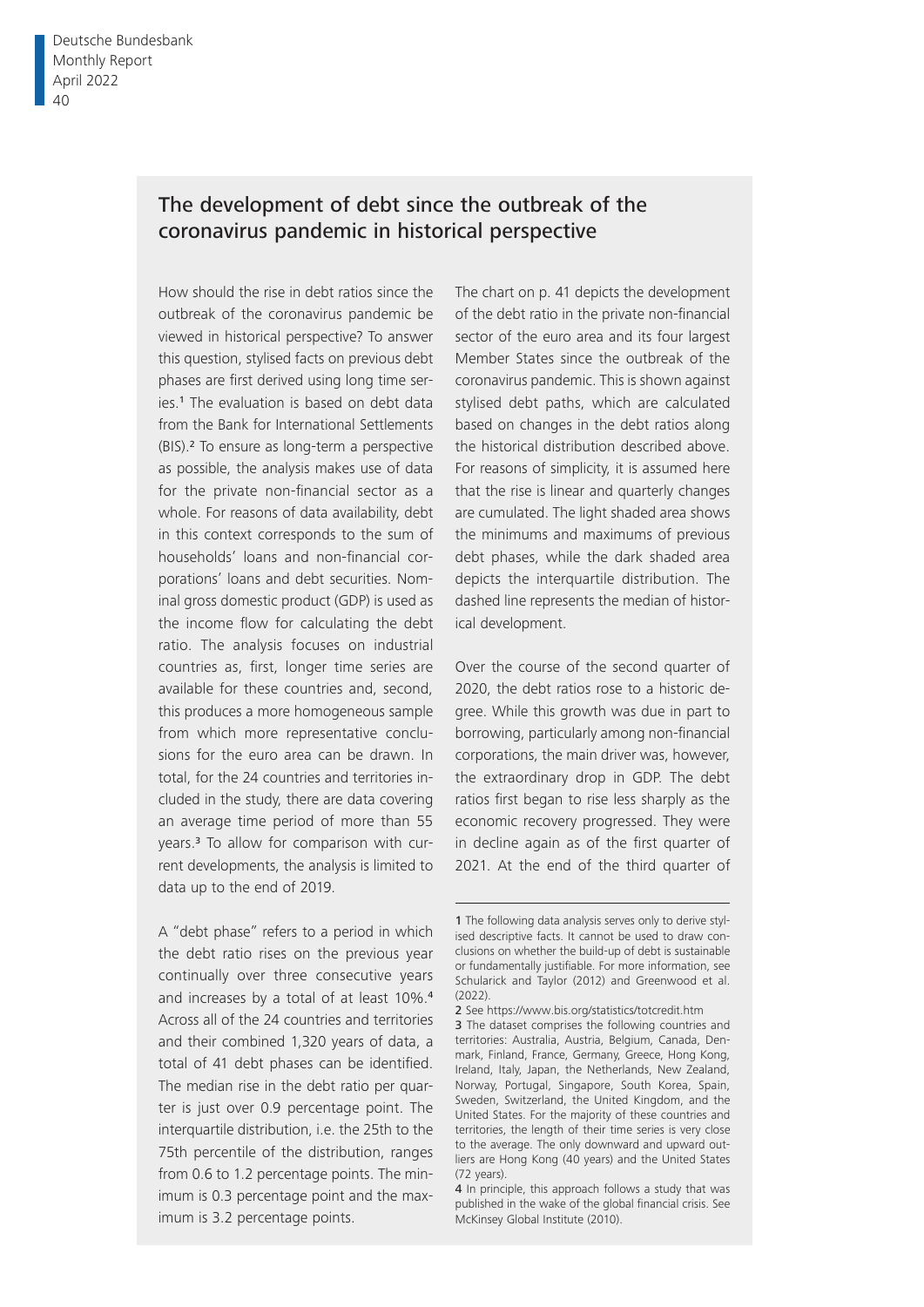2021 (current end of the data), only the debt ratio of the French private nonfinancial sector was at the upper edge of the historical distribution. It also remained relatively high in Spain, but was still within the interquartile distribution. For the euro area as a whole as well as Germany and Italy, it was just barely above the median. Assuming that the economic recovery continues, these rises will be put into even greater perspective over the coming years. Furthermore, the disposable income of the private non-financial sector, which is more relevant to debt sustainability, saw considerably better development than GDP, which was used as the income flow for this analysis. Overall, the rise in the debt ratios of the private non-financial sector since the outbreak of the pandemic is indeed considerable, but not exceptional when viewed in historical perspective.

## Potential impact of interest rate normalisation on the debt situation

*Monetary policy normalisation on the horizon in light of current inflation developments*

In light of current inflation developments, a potential normalisation of monetary policy is on the horizon. This could also have an impact on the debt situation of the private non-financial sector. The debt service ratio is of particular interest in this context. Via interest payments, it is directly influenced by the general interest rate environment and therefore by monetary policy. The following depicts simulations of possible paths that the debt service ratio could take. These simulations are conducted for households and non-financial corporations in the euro area as a whole, as well as for its four largest Member States. When calculating the debt service ratio, three variables are considered: the level of debt, the average rate of interest to be paid on this debt (average debt interest rate), and the level of disposable income.15 For the simulations, either assumptions



phases derived from a sample of industrial countries. Deutsche Bundesbank

have to be made regarding the future development of these variables or their development has to be projected using statistical models.

The level of households' disposable income in the simulations is taken from the ECB staff macroeconomic projection exercises (MPEs) of March 2022.16 These projections make no forecasts for non-financial corporations' disposable income. Instead, the relationship between nominal GDP growth and non-financial corporations' disposable income is determined using a simple linear model. Separate estimates are made for the euro area and each of its four

15 Generally speaking, the residual maturities on the debt are also included in the calculation. However, no time series are available for this variable. In the following, the residual debt maturity is accordingly always taken as constant. For non-financial corporations, it is assumed to be 13 years; for households, it is assumed to be 18 years. For the reasoning behind these residual maturities, see Bank for International Settlements (2017).

*Simulations based on March 2022 MPE forecasts …*

<sup>16</sup> Detailed information on the Eurosystem's macroeconomic projections can be found at [https://www.ecb.](https://www.ecb.europa.eu/pub/projections/html/index.en.html) [europa.eu/pub/projections/html/index.en.html.](https://www.ecb.europa.eu/pub/projections/html/index.en.html)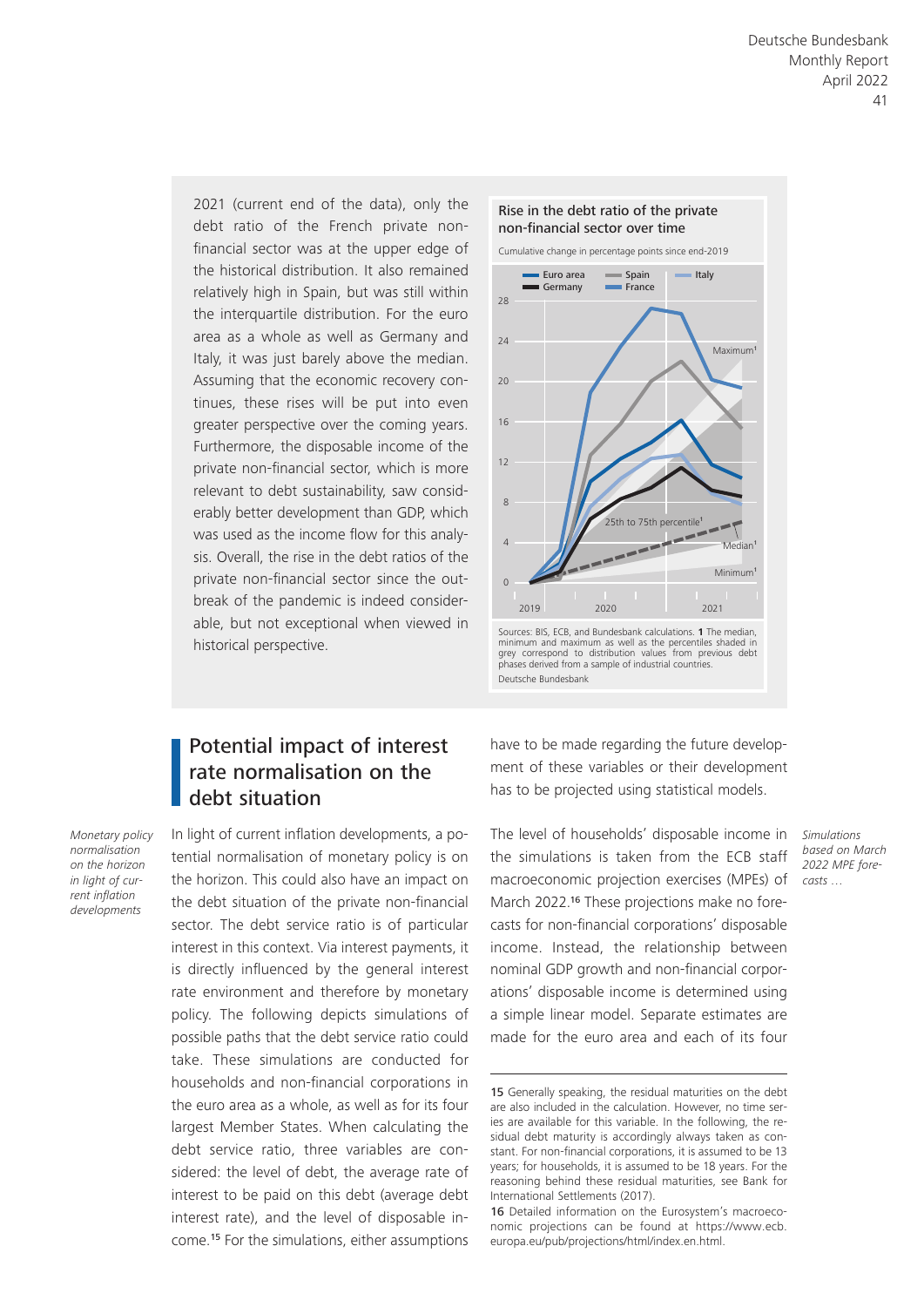| Assumptions for simulations of the debt service ratios* |                                                                                                                                                                                                 |                                                                            |                   |
|---------------------------------------------------------|-------------------------------------------------------------------------------------------------------------------------------------------------------------------------------------------------|----------------------------------------------------------------------------|-------------------|
| Scenario/Variable                                       | Interest                                                                                                                                                                                        | Income                                                                     | Debt <sup>1</sup> |
| Baseline                                                | March 2022 MPE                                                                                                                                                                                  | March 2022 MPE                                                             | 2020-2021         |
| Mild                                                    | March 2022 MPF                                                                                                                                                                                  | March 2022 MPF                                                             | 2010-2019         |
| Adverse                                                 | Euro area: March 2022 MPE + 100 basis points (short-term and long-term)<br>Countries: March 2022 MPE + 100 basis points (short-term)/<br>double yield differential to the euro area (long-term) | March 2022 MPE,<br>corrected for the<br>impact of higher<br>interest rates | 2020-2021         |

\* MPE: Macroeconomic Projection Exercise (ECB staff macroeconomic projections). 1 Average quarterly growth over the given period. Deutsche Bundesbank

largest Member States. Using the forecasts of GDP growth, values are then calculated for disposable income in the simulation period.

*… over the period Q4 2021 to Q4 2024, and for three scenarios*

The development of the average debt interest rate is also derived from simple regression models. These regress the debt interest rate on the three-month EURIBOR (short-term market interest rate) and the (country-specific) ten-year interest rate on government debt (long-term market interest rate). In addition, the first two time lags of the debt interest rate and of both market interest rates are incorporated into the estimation equation. Using the estimation results, the development of the debt interest rate is then derived on the basis of the market interest rate path assumed in the macroeconomic projections. Here, too, the calculations are performed separately for the euro area as a whole and each of the four countries, as well as for households and non-financial corporations. The following simulations cover a period from the fourth quarter of 2021 to the end of 2024 (end of the projection horizon in the March forecast). On the one hand, the start of this time period marks the current end of the data. On the other hand, financial markets began to increasingly price in an imminent normalisation of monetary policy over the course of the fourth quarter of 2021. The simulations differentiate between three scenarios (for more on this, see also the table above):

- Baseline scenario: Interest rates and disposable income develop as depicted in the March 2022 macroeconomic projections. Debt increases with the historically high rates seen since the outbreak of the COVID-19 pandemic.
- Mild scenario: Interest rates and disposable income develop as depicted in the March 2022 macroeconomic projections. However, debt is assumed to rise at the same average pace as between the start of 2010 and the end of 2019. In that period, debt saw considerably weaker growth compared to the period following the outbreak of the pandemic. This scenario thus assumes a return to the trends that were seen in the wake of the global financial crisis.<sup>17</sup>
- Adverse scenario: Interest rates and disposable income initially develop as depicted in the March 2022 macroeconomic projections. Debt increases with the historically high rates seen since the outbreak of the COVID-19 pandemic. Over the course of the third quarter of 2022 in the scenario for the

*Baseline scenario aligned with macroeconomic projections …*

*… mild scenario with low-level borrowing …*

*… and adverse scenario with significantly larger interest rate increase*

<sup>17</sup> See also Deutsche Bundesbank (2017, 2018).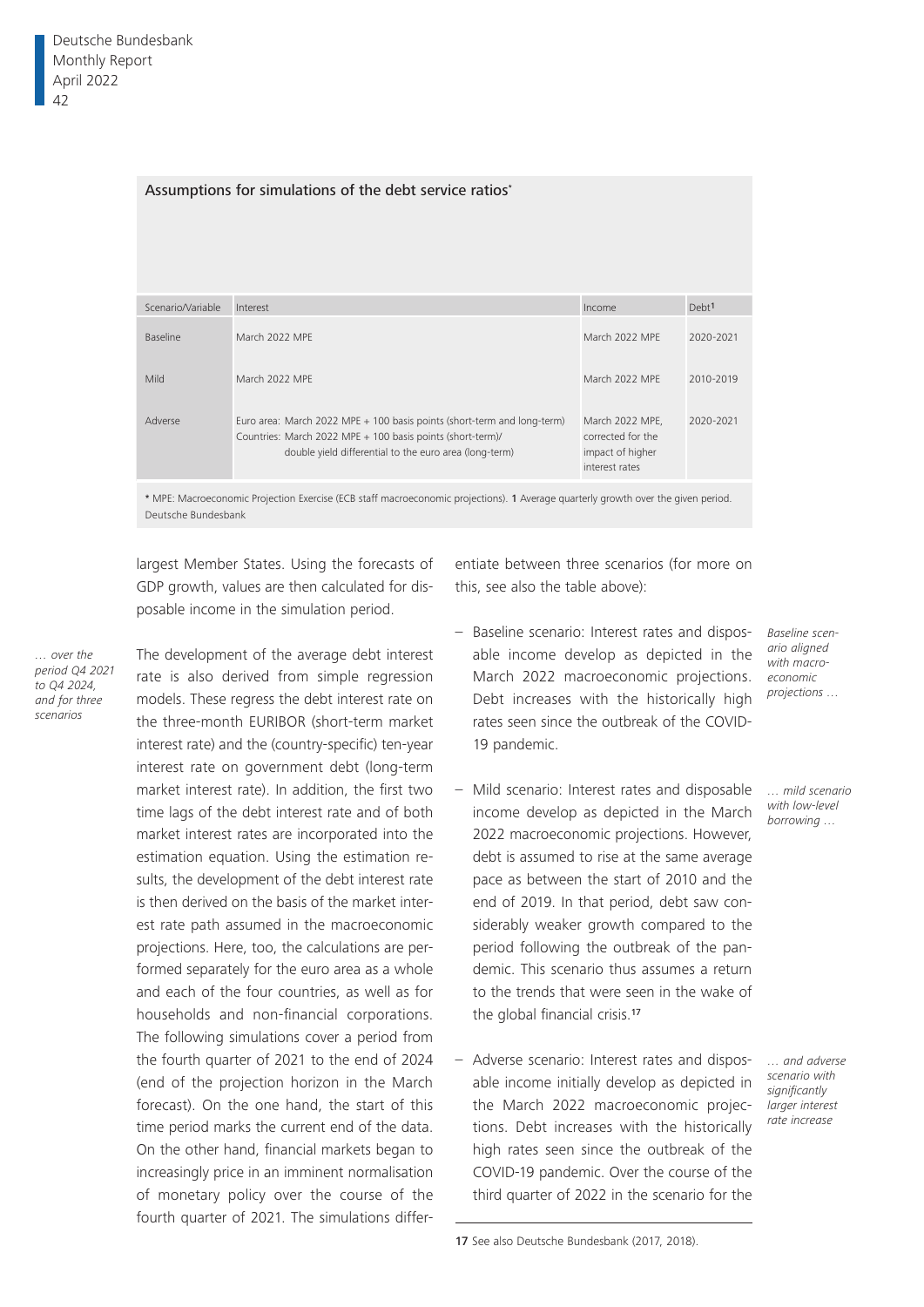

#### Simulated development of debt service ratios in the euro area and contributions to change**\*** in different scenarios

euro area, both the short-term and longterm interest rates rise by 100 basis points more than assumed in the projections. In the scenarios for the four largest Member States, the short-term interest rates likewise climb by an additional 100 basis points. For the long-term interest rates, changes in the spread in yield between the individual countries and the euro area as a whole are twice as great as forecast in the macroeconomic projections.18 This scenario thus explores, in stylised form, how susceptible households and non-financial corporations are to an unexpectedly steep rise in interest rates.

The left-hand side of the above chart shows the progression of the debt service ratio of euro area non-financial corporations in each of the three scenarios. The right-hand side of the chart shows the contributions to the cumulative change made by the individual variables over the entire period. For comparative purposes, the development seen during the last interest rate tightening cycle is also depicted (2005 to 2008).<sup>19</sup>

According to the simulations, the debt service ratio of non-financial corporations decreases over the entire period in all three scenarios. This means that the impact on the debt service ratio of non-financial corporations is set to be noticeably weaker than it was during the interest rate tightening cycle in the mid-2000s, even under adverse conditions. Taken in isolation, increased income leads to a perceptible reduction in the debt service ratio across all scenarios. Building up debt, however, always causes the debt service ratio to rise. The direct interest

*In the case of non-financial corporations, the debt service ratio does not rise even in the adverse scenario …*

<sup>18</sup> To begin with, higher interest rates have a direct impact on the debt interest rate of households and non-financial corporations. Additionally, the (negative) effect of rising interest rates on the development of disposable income is quantified using basic model elasticities (BMEs). These show how deviations of exogenous variables from the baseline assumptions impact on the forecasts.

<sup>19</sup> Interest rates were first raised in Q4 2005. The tightening cycle ended in Q4 2008.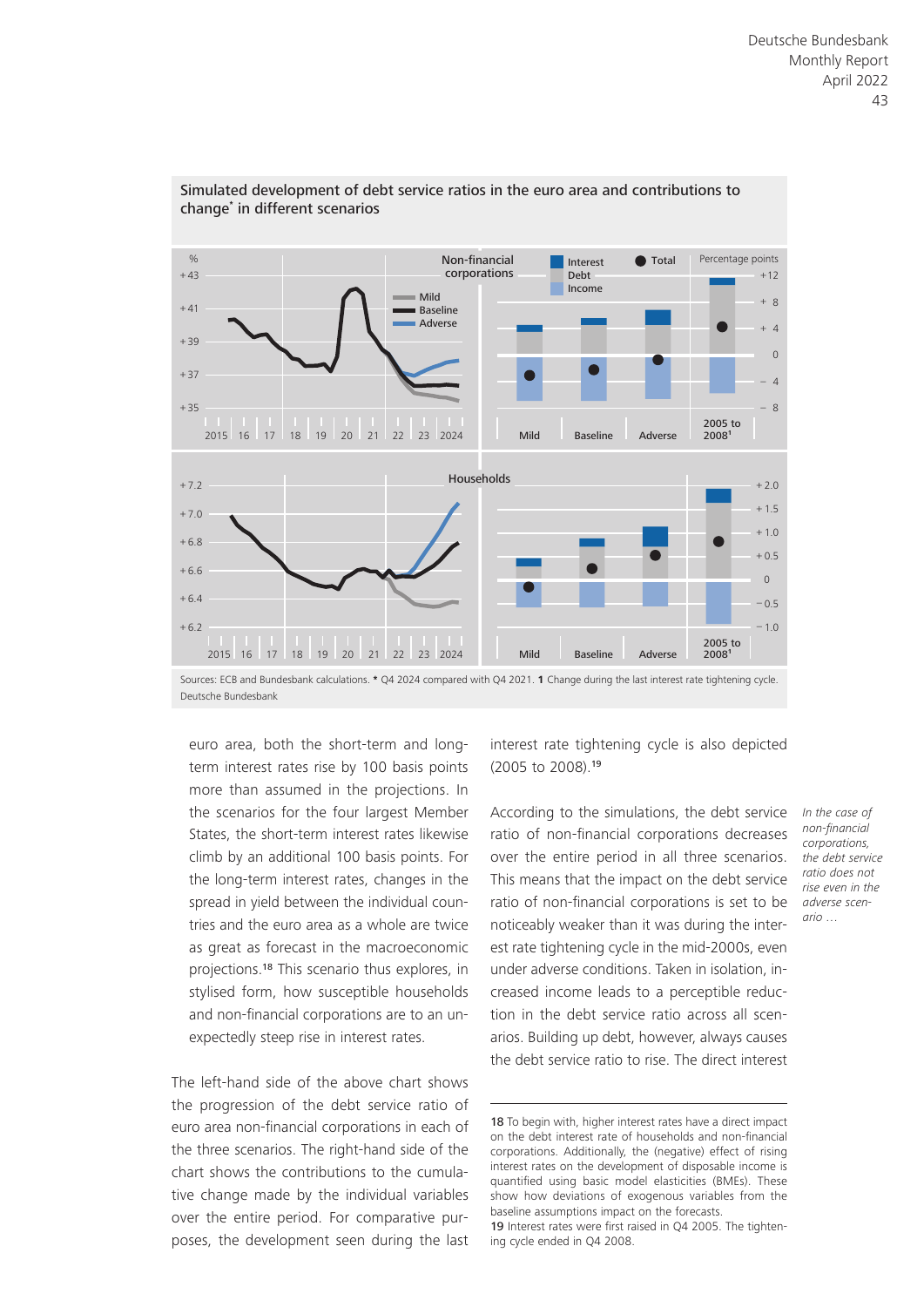

rate effects are noticeably positive only in the adverse scenario. The significance of the contributions of individual variables shifts over the projection horizon. For instance, in all three scenarios, the depressing effect of increasing income initially predominates. Over time, the impact of rising interest rates, which push up the debt service ratio, then becomes more pronounced. This makes the debt service ratios decline at first but rise again as of 2023 in the adverse scenario.

*… but it increases perceptibly for households*

For euro area households, the debt service ratio decreases only in the mild scenario (see the chart on p. 43). Even in the baseline scenario, however, it rises perceptibly. In the adverse scenario, this growth is markedly stronger still, although it lags behind the rise seen in the last interest rate tightening cycle. For households, too, the income growth generally provides relief. Likewise, only in the adverse scenario do the direct effects on debt interest make a noteworthy contribution to the increase in the debt

service ratio. The accumulation of debt, however, increases the debt service ratio markedly in each of the scenarios. The individual contributions develop similarly to those of nonfinancial corporations over the projection horizon.

At the level of the four largest Member States, the two sectors exhibit substantial differences across all of the countries (see the adjacent chart). However, it is important to note that these differences hinge on assumptions made about debt developments. Particularly in France, borrowing makes a significantly positive contribution. This is due to the fact that the indebtedness of both households and nonfinancial corporations has been noticeably increasing for quite some time. The simulations extrapolate this trend by way of assumption. In Italy and Spain, by contrast, debt growth has been relatively weak, particularly prior to the outbreak of the pandemic. Its contributions in both sectors are correspondingly low in the simulations. In Germany, only households have expanded their borrowing significantly, which is reflected in the accordingly large contributions made by debt.

For non-financial corporations in Germany and Italy, the debt service ratio declines even in the adverse scenario. In France, on the other hand, it increases in all three scenarios, with the rise being particularly pronounced in the adverse scenario. For non-financial corporations in Spain, the debt service ratio increases only in the adverse scenario. In the case of households in France, by contrast, it rises in every scenario, and to a relatively strong degree at that. In Italy, the debt service ratio increases even in the baseline scenario. However, growth is noteworthy only in the adverse scenario – here, risk premia on Italian government bonds increase to a more significant extent. As a result, debt interest rates also climb by a noticeably larger amount. Households in Germany and Spain record a marked rise in their debt service ratios only in the adverse scenario. This rise is fairly small in both cases, however. The develop*Simulated development at the level of the four largest Member States influenced by assumptions about development of debt …*

*… and exhibiting noticeable heterogeneity*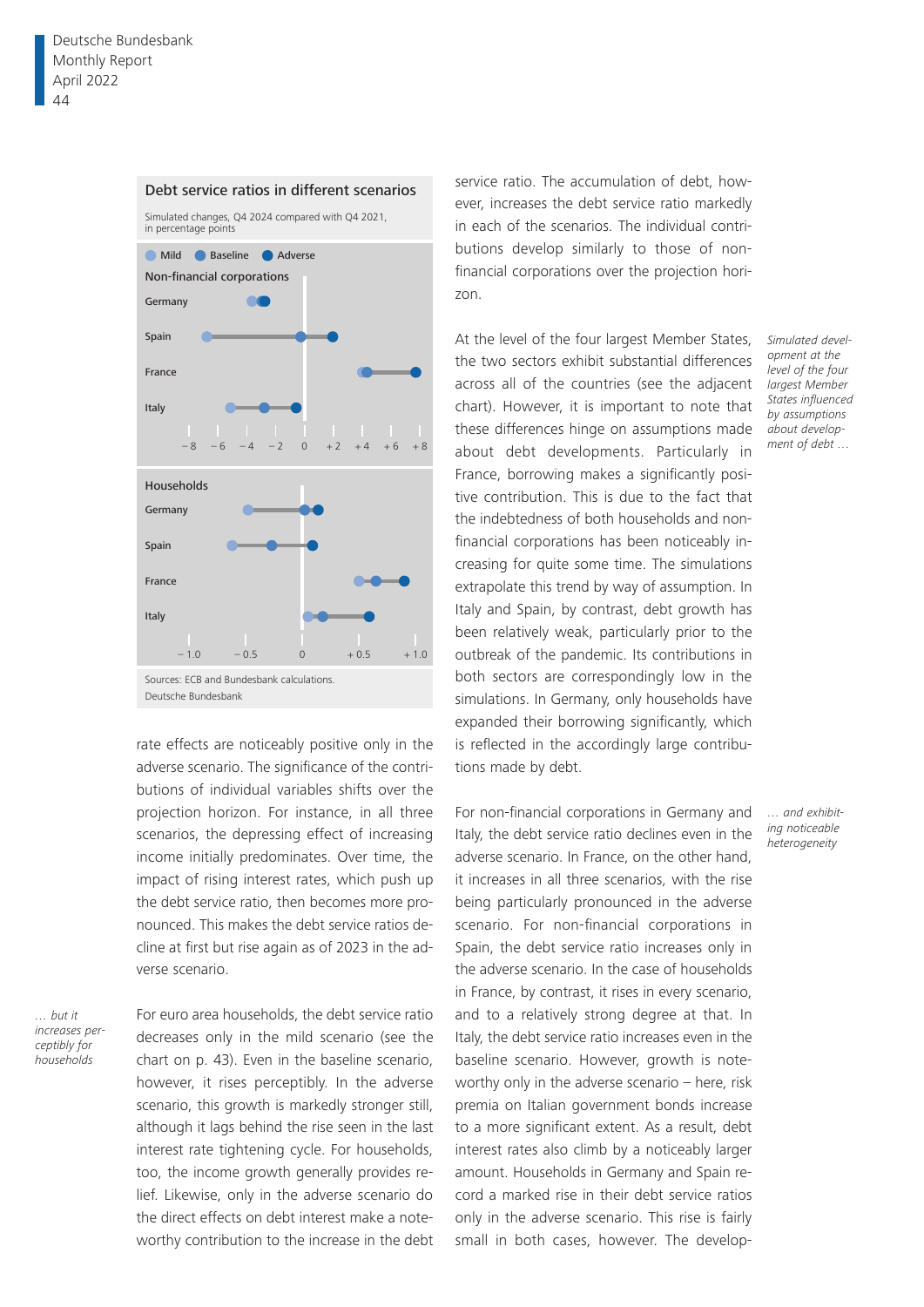ments at the country level follow similar paths to those of the euro area.

*War in Ukraine exacerbates uncertainty surrounding simulation results*

The simulation results are naturally subject to some degree of uncertainty. The war in Ukraine, in particular, is likely to alter the development of the variables used in the simulations. For example, real economic metrics could be lower than assumed in the March 2022 macroeconomic projections. Conversely, prices are likely to rise more steeply than projected. Scenario calculations indicate that the additional price pressures are likely to be greater than the losses sustained by the real economy.<sup>20</sup> This would tend to push up nominal income flows somewhat and mitigate developments in the debt service ratio. At the same time, the expected interest rate paths have significantly increased relative to the time at which the projections were made. However, the assumptions for debt developments tend to have been set rather high. A normalisation of interest rates could also lead to credit demand tailing off. This, taken in isolation, would decrease the debt service ratios or at least depress their growth. Overall, this means that the impact of the war in Ukraine on the development of debt service ratios is yet to be determined.

### **Summary and conclusions**

*Debt situation barely exacerbated and relatively robust to interest rate normalisation*

Overall, the debt situation of the private nonfinancial sector has not deteriorated substantially since the outbreak of the coronavirus pandemic. Asset-based debt indicators such as leverage and the debt coverage ratio mostly saw relatively positive developments in both sectors in all of the countries under review. By contrast, income-based indicators such as the debt ratio and the debt service ratio largely deteriorated. In addition, simulations of the debt service ratio on the basis of the ECB staff macroeconomic projections from March 2022 indicate that the expected normalisation of monetary policy will not unduly exacerbate the debt situation of households and non-financial corporations.



their respective sectoral, country-specific threshold values. Deutsche Bundesbank

Not only the changes in debt indicators but also their absolute levels are relevant for economic policy.21 Previous Bundesbank analyses have demonstrated that debt levels can influence the effectiveness of monetary policy in the euro area.<sup>22</sup> For instance, if debt levels are high, households and non-financial corporations reduce their expenditure relatively sharply in response to a restrictive monetary

21 The following remarks focus on the impact of the debt level on short-term fluctuations in economic activity. However, the debt level may also influence long-term economic growth. For more on this, see Cecchetti and Kharroubi (2012), Arcand et al. (2015) and Unger (2018). 22 See Deutsche Bundesbank (2021a).

*Absolute levels of debt indicators are also relevant for economic policy*

<sup>20</sup> See Deutsche Bundesbank (2022b).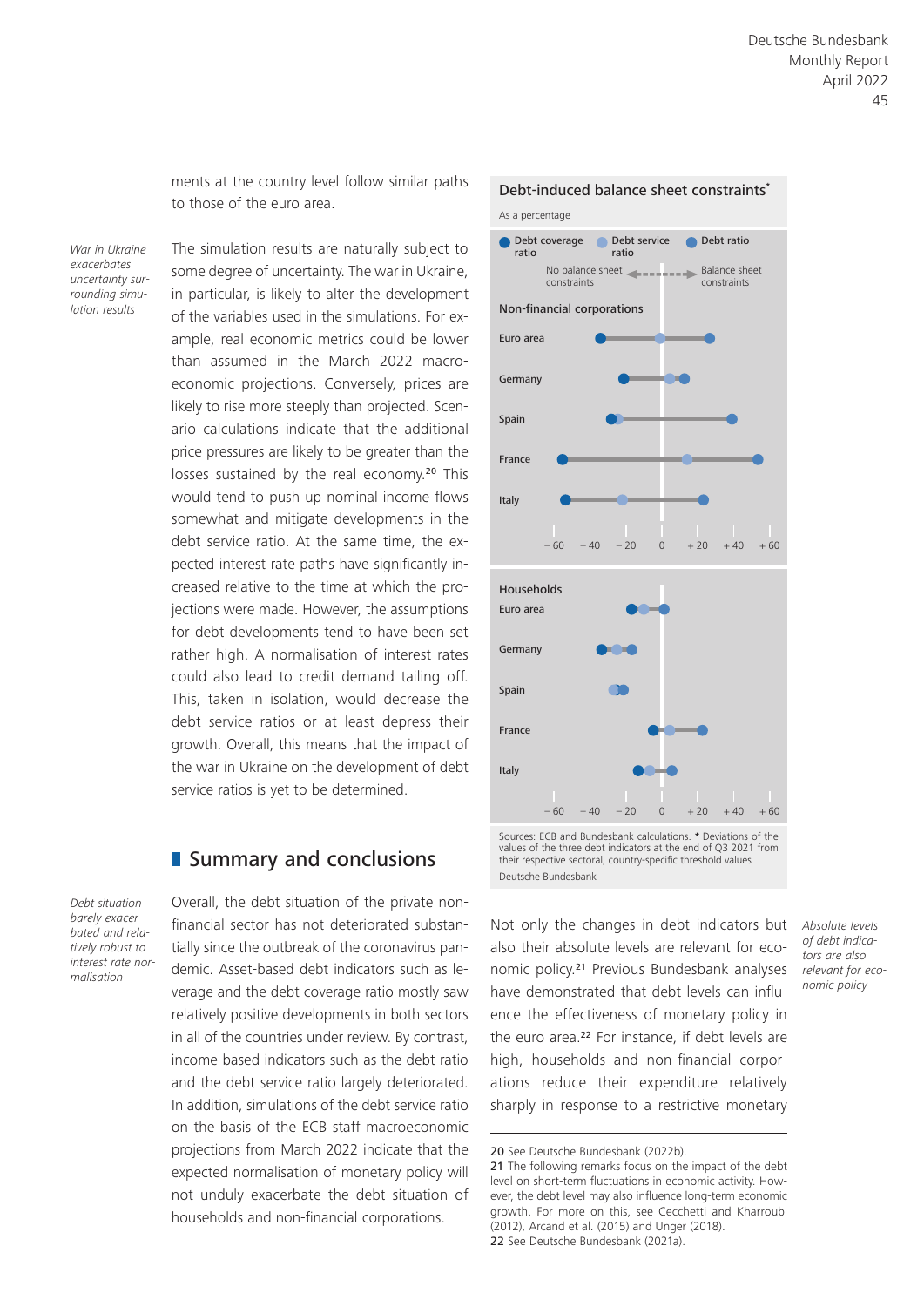policy shock. By contrast, if debt levels are low, investment and consumption respond relatively weakly. The chart on p. 45 shows whether non-financial corporations and households are currently in a high-debt or low-debt state. To this end, country-specific threshold values are deducted from the current levels of each debt indicator. The thresholds are determined using a specific percentile that maximises the explanatory power of the underlying econometric panel model. The sectoral percentile calculated in this manner is ultimately applied to each individual country, producing country-specific threshold values for the debt indicators. If the current level of the debt indicator lies above the threshold value, this suggests a high level of debt. Current values below the threshold value point to a low level of debt.<sup>23</sup>

The results of the calculations essentially reflect the changes documented above since the start of the pandemic: non-financial corporations' debt ratios are currently relatively high across the board. In the case of households, this applies only to France. By contrast, the debt coverage ratio across all countries and both sectors consistently indicates a low-debt state. With regard to the debt service ratio, the current values are, for the most part, fairly close to or below the threshold and therefore send a mixed signal. All things considered, it is unlikely that the private non-financial sector will cut back significantly on its spending on account of the current debt situation in response to a tightening of monetary policy.

# List of references

Aldasoro, I., C. Borio and M. Drehmann (2018), Early warning indicators of banking crises: expanding the family, BIS Quarterly Review, March 2018, pp. 29-45.

Arcand, J., E. Berkes and U. Panizza (2015), Too much finance?, Journal of Economic Growth, Vol. 20(2), pp. 105-148.

Bank for International Settlements (2017), BIS database for debt service ratios for the private nonfinancial sector, Data documentation.

Boone, L., J. Fels, Ò. Jordà, M. Schularick and A. Taylor (2022), Debt: The Eye of the Storm, Geneva Reports on the World Economy 24, CEPR Press.

Cecchetti, S. and E. Kharroubi (2012), Reassessing the impact of finance on growth, BIS Working Papers, No 381.

Cloyne, J., C. Ferreira and P. Surico (2020), Monetary Policy when Households have Debt: New Evidence on the Transmission Mechanism, Review of Economic Studies, Vol. 87, pp. 102-129.

Deutsche Bundesbank (2022a), The German economy, Monthly Report, February 2022, pp. 47-61.

Deutsche Bundesbank (2022b), Potential macroeconomic consequences of the war in Ukraine – simulations based on a heightened risk scenario, Monthly Report, April 2022, pp. 13-26.

<sup>23</sup> For details on the calculation of these thresholds, see Deutsche Bundesbank (2021a), pp. 22-26. There are threshold values for the debt ratio, the debt service ratio and the debt coverage ratio. No time series were available for calculating threshold values for leverage at that point in time. The definition of debt in the previous analysis deviates slightly from that applied here.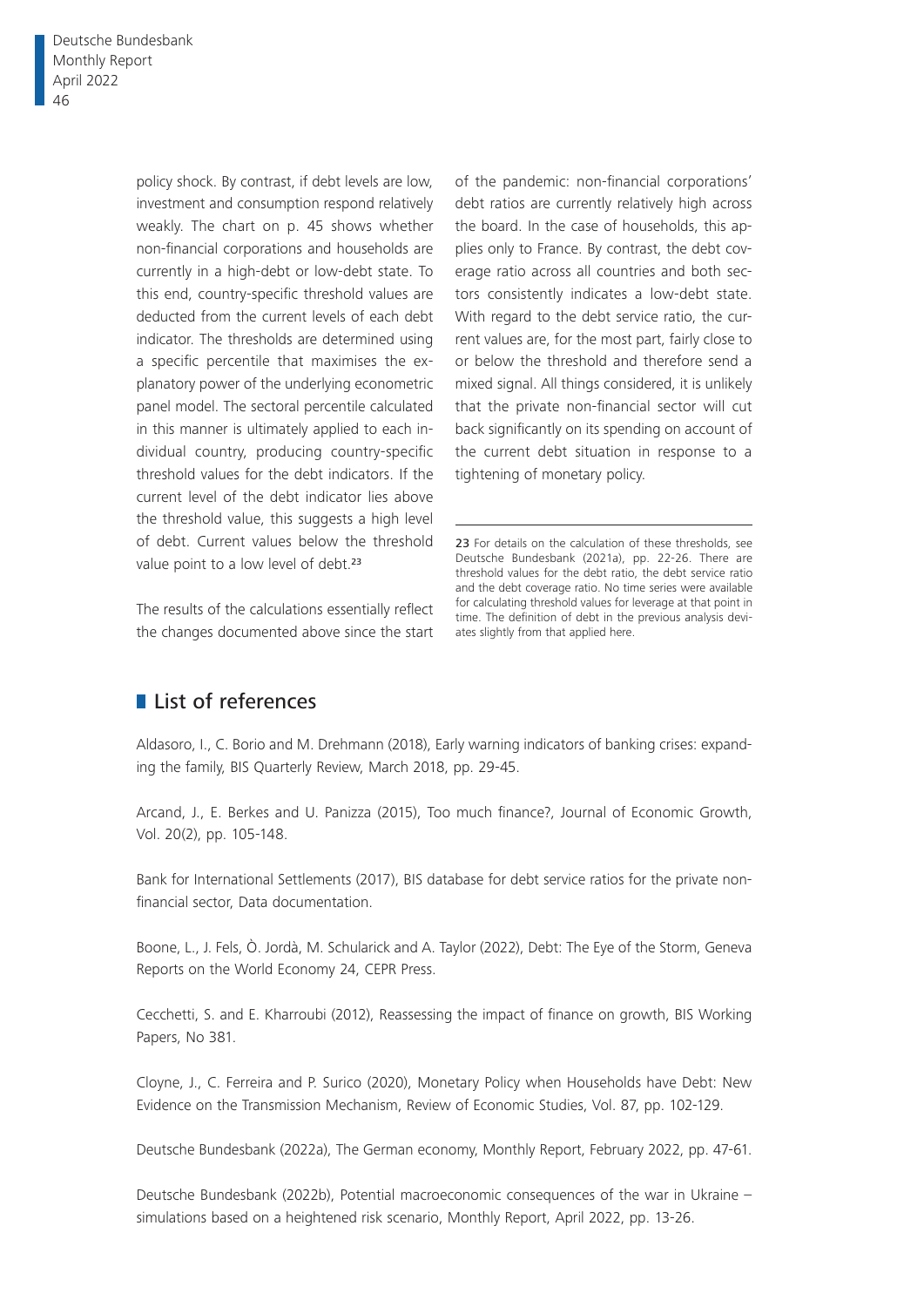Deutsche Bundesbank (2021a), The impact of monetary policy depending on the debt situation in the non-financial private sector: Evidence for the euro area, Monthly Report, April 2021, pp. 14-32.

Deutsche Bundesbank (2021b), Outlook for the German economy for 2021 to 2023, Monthly Report, June 2021, pp. 15-38.

Deutsche Bundesbank (2020), The protracted rise in residential property prices in Germany from a macroeconomic perspective: transmission channels and fundamental determinants, Monthly Report, October 2020, pp. 67-85.

Deutsche Bundesbank (2019), The impact of an interest rate normalisation on the private nonfinancial sector in the euro area from a balance sheet perspective, Monthly Report, January 2019, pp. 13-30.

Deutsche Bundesbank (2018), Developments in corporate financing in the euro area since the financial and economic crisis, Monthly Report, January 2018, pp. 53-72.

Deutsche Bundesbank (2017), Recent developments in the indebtedness of the private nonfinancial sector in selected euro area countries, Monthly Report, January 2017, pp. 41-58.

Drehmann, M. and M. Juselius (2014), Evaluating early warning indicators of banking crises: satisfying policy requirements, International Journal of Forecasting, Vol. 30(3), pp. 759-780.

Eggertsson, G. B. and P. Krugman (2012), Debt, Deleveraging, and the Liquidity Trap: A Fisher-Minsky-Koo Approach, Quarterly Journal of Economics, Vol. 127(3), pp. 1469-1513.

European Central Bank (2022), Estimating quarterly non-financial assets and household housing wealth for the euro area: a methodological update, unpublished memo, accessible at [https://](https://www.ecb.europa.eu/stats/pdf/Estimating_quarterly_non-financial_assets_and_household_housing_wealth.pdf) www.ecb.europa.eu/stats/pdf/Estimating\_quarterly\_non-financial\_assets\_and\_household [housing\\_wealth.pdf](https://www.ecb.europa.eu/stats/pdf/Estimating_quarterly_non-financial_assets_and_household_housing_wealth.pdf)

European Central Bank (2021a), The initial fiscal policy responses of euro area countries to the COVID-19 crisis, ECB Economic Bulletin, Issue 1.

European Central Bank (2021b), COVID-19 and the increase in household savings: an update, ECB Economic Bulletin, Issue 5.

European Central Bank (2021c), The euro area housing market during the COVID-19 pandemic, ECB Economic Bulletin, Issue 7.

European Central Bank (2020a), Automatic fiscal stabilisers in the euro area and the COVID-19 crisis, ECB Economic Bulletin, Issue 5.

European Central Bank (2020b), COVID-19 and the increase in household savings: precautionary or forced?, ECB Economic Bulletin, Issue 6.

Faria e Castro, M. (2021), Domestic Debt Before and After the Pandemic Recession, Federal Reserve Bank of St. Louis "On The Economy" blog.